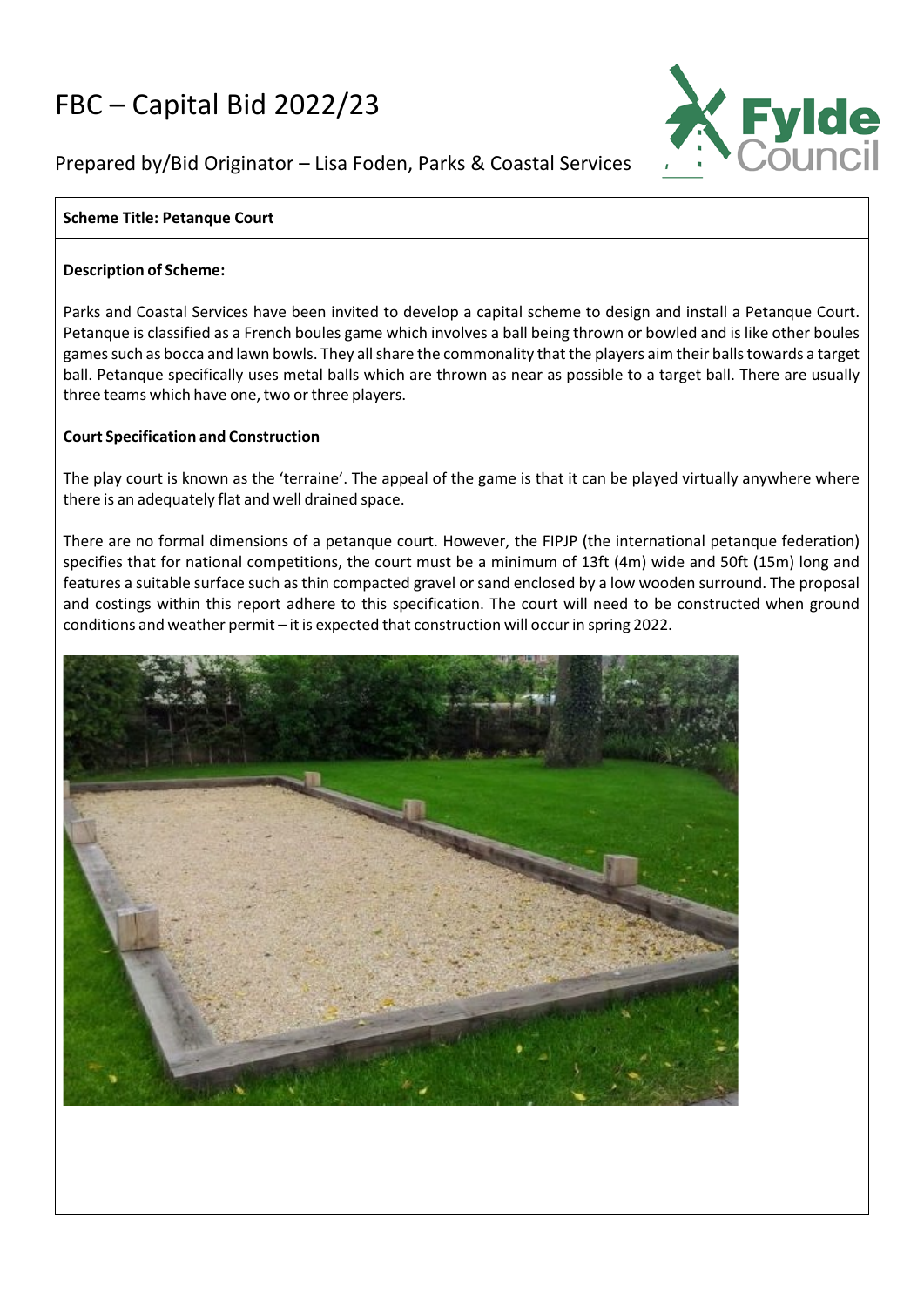#### **Court Location**

The location for the proposed court is north of the Mini links Putting Green, Promenade Gardens, St. Annes (see map). The location is easily accessible from the adjacent highway and promenade footpath, making use of flat, welldrained and unused public green space.

The court has a small footprint and can be constructed within permitted development rights as advised by the Council's Planning Department. The discrete nature of the game should prevent undue disturbance or disruption to neighbouring hotels and residents.



#### **Court Management**

The design of the Petanque court will include user seating and a single public sign with instructions for use. The court will be promoted by the Friends of the Promenade Gardens and on the Council's website and social media channels.

The facility will be self-managing and unstaffed, however the court will be maintained to an excellent standard by the Promenade Gardens grounds team. The lifespan of the court infrastructure is expected to be in the region of 10 years. Some wear and tear of the facility is expected over time, with the requirement to undertake annual grass repairs, additional grass cutting, herbicide spraying and periodic repairs to the stone surface. Users will be advised to bring their own balls, as it the case with other bowling green and ball court facilities across the borough.

**Capital Cost Plan:**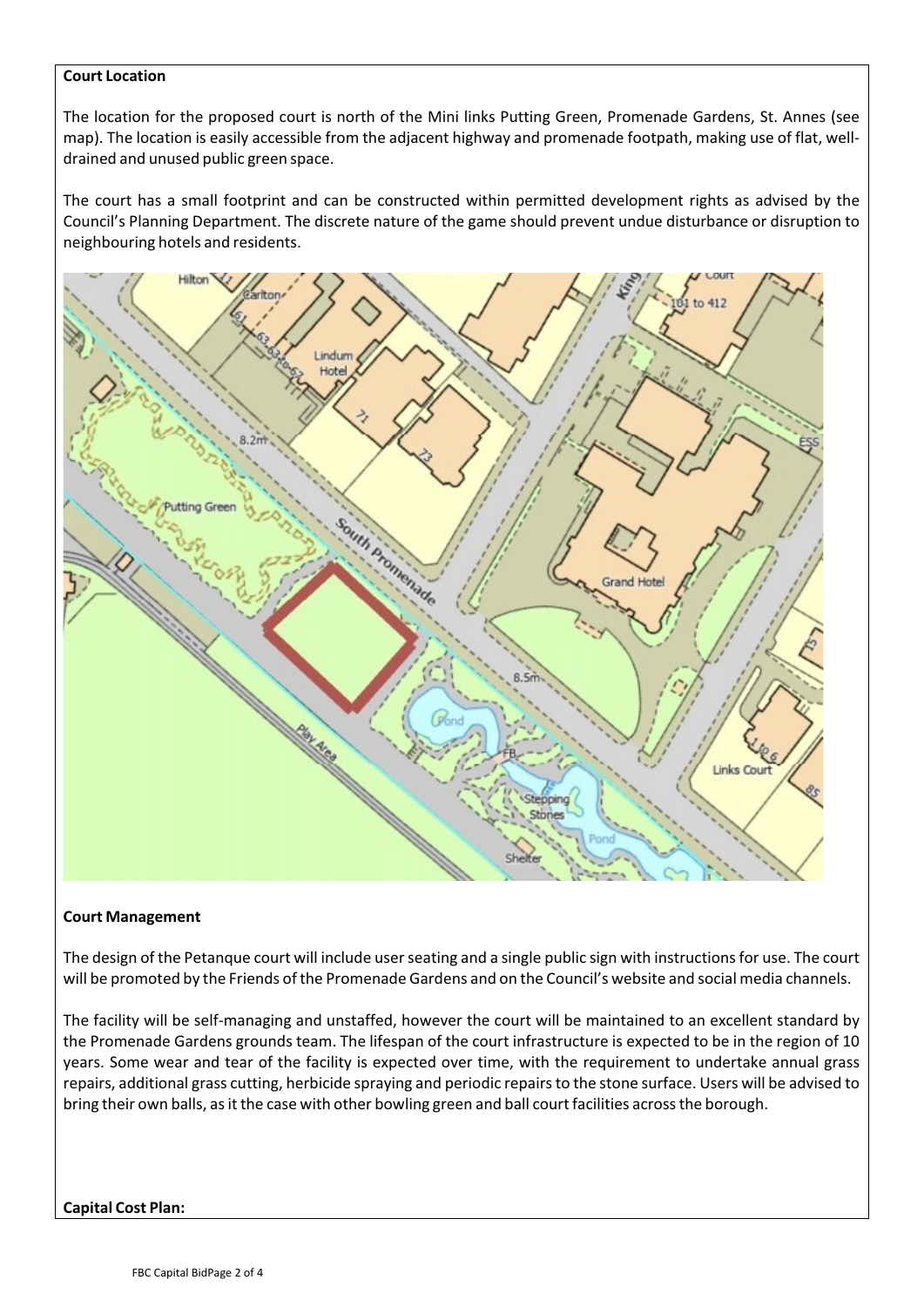| Description                        | Total   |
|------------------------------------|---------|
|                                    | f       |
| Court construction                 | £10,050 |
|                                    |         |
| <b>Court Construction</b>          |         |
| Court construction                 |         |
|                                    |         |
| Court construction                 |         |
|                                    |         |
|                                    |         |
| Court construction                 |         |
|                                    |         |
| Court construction                 |         |
|                                    |         |
| Court construction                 |         |
| Court construction                 |         |
| Integrated seating                 | £2,000  |
| Design/ manufacture of 1xuser sign | £950    |
|                                    | £13,000 |
|                                    |         |

#### **Outputs (i.e., details of what the investment will specifically deliver):**

- $\triangleright$  Installation of quality, national standard Petanque court.
- $\triangleright$  Add to the diverse range of leisure activities

**Outcomes (i.e. details of the broader benefits achieved by the investment, for example community or environmental benefit, health and safety compliance, or statutory obligations):**

- $\triangleright$  Improved Fylde tourism and sports offer.
- $\triangleright$  Inclusive facility for people of all ages, gender and fitness abilities.

**Contribution to corporate objectives (i.e., how does the project achieve or help deliver priorities within the corporate plan):**

- $\triangleright$  Provide high quality parks and open spaces.
- $\triangleright$  Provide high quality leisure, tourism, art, sports and recreation facilities.
- $\triangleright$  Develop our leisure offer along the coast to cater for residents and visitors all year round.